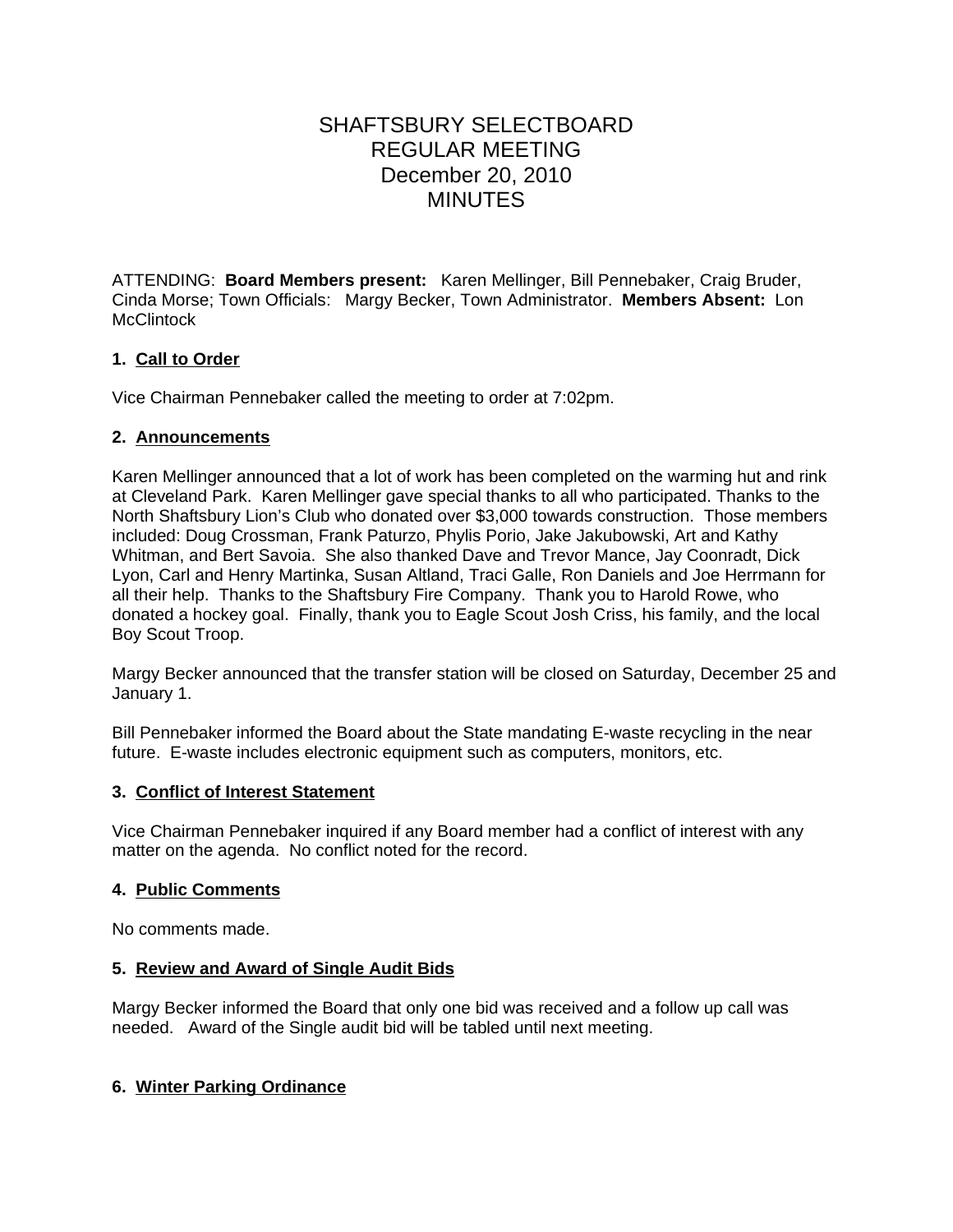The Road Crew requested a band on winter parking in the Village from December 1 through April 1 from 11:00pm to 6:00am. The Board discussed the ordinance and made changes; omitting subsection 6b. They agreed to keep the dates and times as read. The ordinance would be enforced by the issuance of tickets. The fine would be \$35 or a \$25 waiver fee.

**Craig Bruder made the motion to accept the changes in the draft and to consider this the first formal reading. Cinda Morse seconded. Motion carried 4-0.**

# **7. Town Administrator Report**

Margy Becker reported that all paperwork has been submitted for the Blue Cross insurance plan.

Margy Becker attended a webinar for grant reporting.

The end of the year payroll, benefit chart, and leave reports are in order.

There have been few recent complaints about the zoning administrator's evening hours.

The Board will be preparing the budget narrative reports.

#### **8. Other Business**

The Board discussed coverage of corrective vision lenses for employees with a CDL. **Karen Mellinger made the motion that the Town provide a bi-annual contribution of \$125 for each CDL-licensed driver's cost of purchasing corrective vision lenses or glasses. Craig Bruder seconded. Motion carried unanimously.**

There will be a breakfast held in January at the Arlington Inn for the Shires ByWay, which is Route 7a. There is grant money available to towns for the Shires ByWay project

#### **9. Minutes**

**Karen Mellinger made the motion to approve minutes for December 6, 2010. Cinda Morse seconded. Motion carried 3-0-1 with Craig Bruder abstaining.**

**Karen Mellinger made the motion to approve minutes for December 13, 2010. Cinda Morse seconded. Motion carried unanimously.**

#### **10. Warrants**

RETIREMENT WARRANT #W26R IN THE AMOUNT OF \$229.18. **Cinda Morse made the motion to approve retirement warrant #W26R in the amount of \$229.18. Craig Bruder seconded. Motion carried unanimously.** 

PAYROLL WARRANT PR#24 IN THE AMOUNT OF \$7564.62.